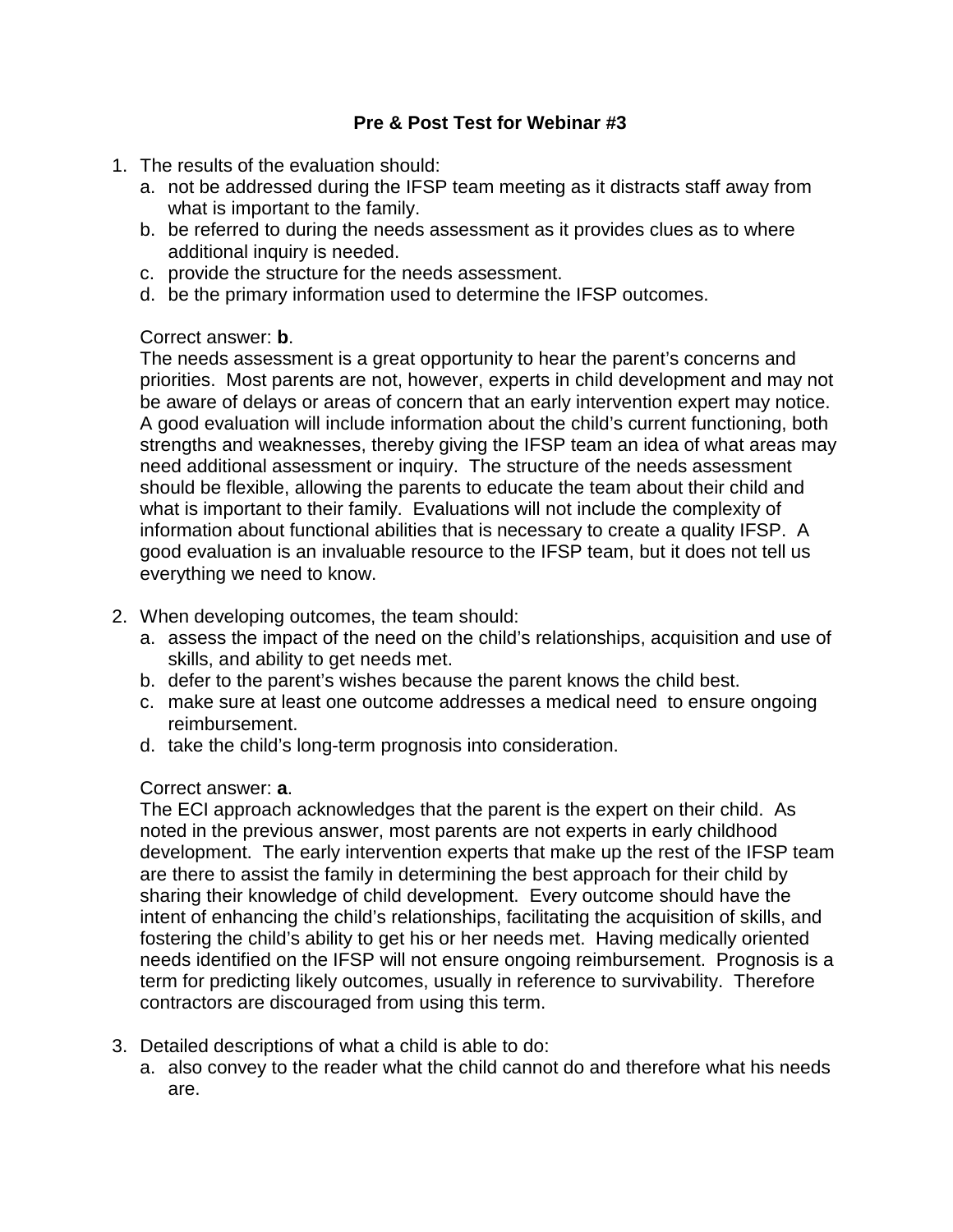- b. document that a competent assessment was performed.
- c. identify strengths that interventions can build upon.
- d. prove that the team observed the child.

### Correct answer: **c**.

Detailed descriptions of what the child can do are only part of a competent assessment. The needs assessment should document the child's strengths for a number of reasons. Most parents want to hear that their child is a treasure and that good things await them. Demonstrating positive regard for the child is critical to developing rapport with the family and child. For the purposes of developing successful outcomes, detailed descriptions of what the child can do inform the team of strengths that can be leveraged while working on areas of need. Identifying strengths does not, however, adequately convey what the child cannot do or what the child's needs are, especially for the reader who is not an expert in early childhood development. Documentation must include direct objective identification of needs.

- 4. One of the most effective ways to identify the child's needs is to:
	- a. directly ask the family, "What are your child's needs?"
	- b. ask the family to describe the child's behaviors.
	- c. ask the family what they want to change about their child.
	- d. ask the family what is difficult for them in their daily routines.

### Correct answer: **d**.

Most parents come to ECI with an awareness that their child needs assistance from individuals whose knowledge in child development exceeds their own. They are looking to ECI to help them figure out what their child needs. Asking the parent what their child needs may be akin to your plumber asking you if you need an angle stop. When asked to describe their child, most parents will focus on the strengths and the things that bring joy. Asking the parent what parts of their day are difficult for them, however, helps identify the child's functional abilities within family routines.

- 5. Six key criteria for high-quality IFSP outcomes are: reflects real-life settings, jargonfree, emphasizes the positive,
	- a. discipline-free, functional, and avoids passive words
	- b. functional, avoids passive words, and flexible
	- c. avoids passive words, flexible, and discipline-free
	- d. flexible, discipline-free, and functional.

### Correct answer: **a**.

Reflects real-life settings - Real-life contextualized settings are part of the natural environment for the child. Real life settings take advantage of the naturally occurring learning opportunities in the routines of everyday living.